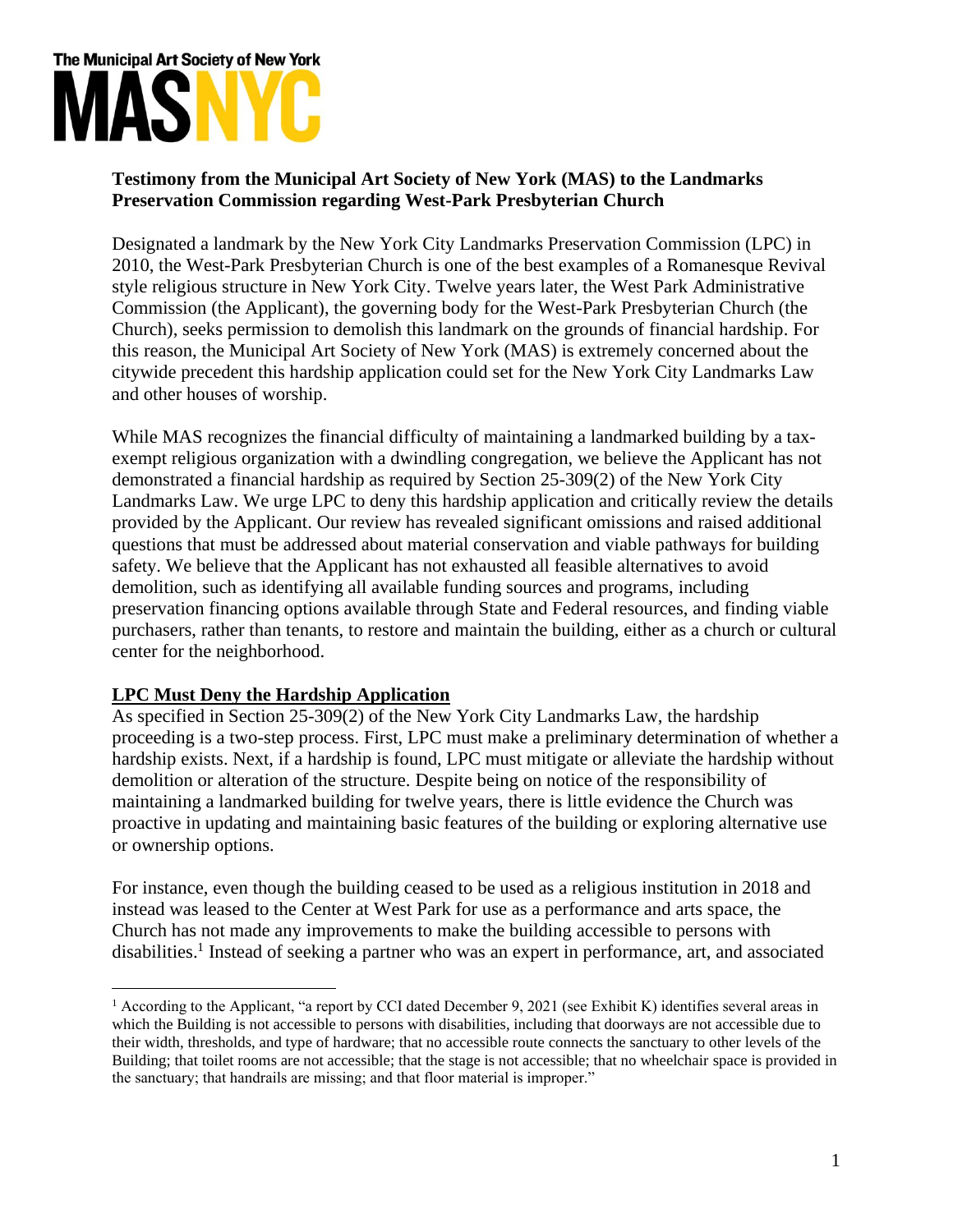fundraising, the Church established its own organization. Additionally, while the Church asserts that the building went up for sale in 2014, it has not offered any specific details other than the fact that there were no interested buyers. Moreover, while the Church allowed this landmarked building to deteriorate and become outdated, hurting its ability to fulfill its mission, the building was until very recently still operable since the Center at West Park is a tenant and a separate church congregation was using the space. This fact undermines the Church's claim that it cannot fulfill its charitable mission. Even if the building is not suitable or appropriate for the West-Park Presbyterian Church, it is suitable for other worshippers or cultural users, despite needed accessibility updates, life safety updates, and façade improvements. MAS urges LPC to deny this hardship application because the Church has not demonstrated proactive and creative steps to raise money and maintain the building.

#### **LPC Must Explore Substantive Alternatives**

The LPC hardship process calls for the study of alternative ownership, designs, and financial options beyond the limited ones the Applicant provided to fully understand whether demolition is necessary for this landmarked building. MAS urges LPC to hire an independent consultant to assess the alternative scenarios and financial information the Applicant provided since the Applicant only explored a limited set of alternatives. LPC must evaluate more adaptive reuse alternatives to demolition, such as preserving the Church's chapel, conserving the Church façade while restoring the interior building for a new program, and evaluating interim restoration work to phase the reuse of the building.

The independent analysis should study adaptive reuse, alternative ownership options such as non-profit cultural organizations or private ownership, restoration of the building in phases, and financial options such as selling development rights, pursuing historic preservation tax credits, grants, loans, and other subsidies at the City, State, and Federal level. We also urge the Church to start a fundraising campaign immediately to stabilize and restore the building in the interim period. For example, St. Mark's Church-in-the-Bowery in the East Village raised funds to rebuild its landmarked church after it was ravaged by a fire in 1978. Similarly, St. Luke's in the Fields in the West Village burned in 1981 and raised funds to rebuild. We see no reason West-Park Presbyterian cannot do the same.

Even if hardship is found, there is still another step in this hardship process: mitigation or alleviation of the hardship *without* demolition or alterations of the landmarked structure. Per the Landmarks Law, LPC may seek to find an alternative buyer for the property or develop a plan which preserves the building while enabling the tax-exempt property owner to carry out its charitable purpose. For example, in 1967, LPC determined there was a preliminary hardship for the Manhattan Club/Jerome Mansion and tried to find a buyer, despite being unsuccessful. Similarly, in 1982, the Marymount School in Manhattan submitted a hardship application and requested permission to build a gymnasium on the roof. LPC determined a preliminary hardship and explored informally alternative plans. Similarly, despite not being a hardship case, the City purchased the landmarked Sailors' Snug Harbor property in 1971 from the institution's trustees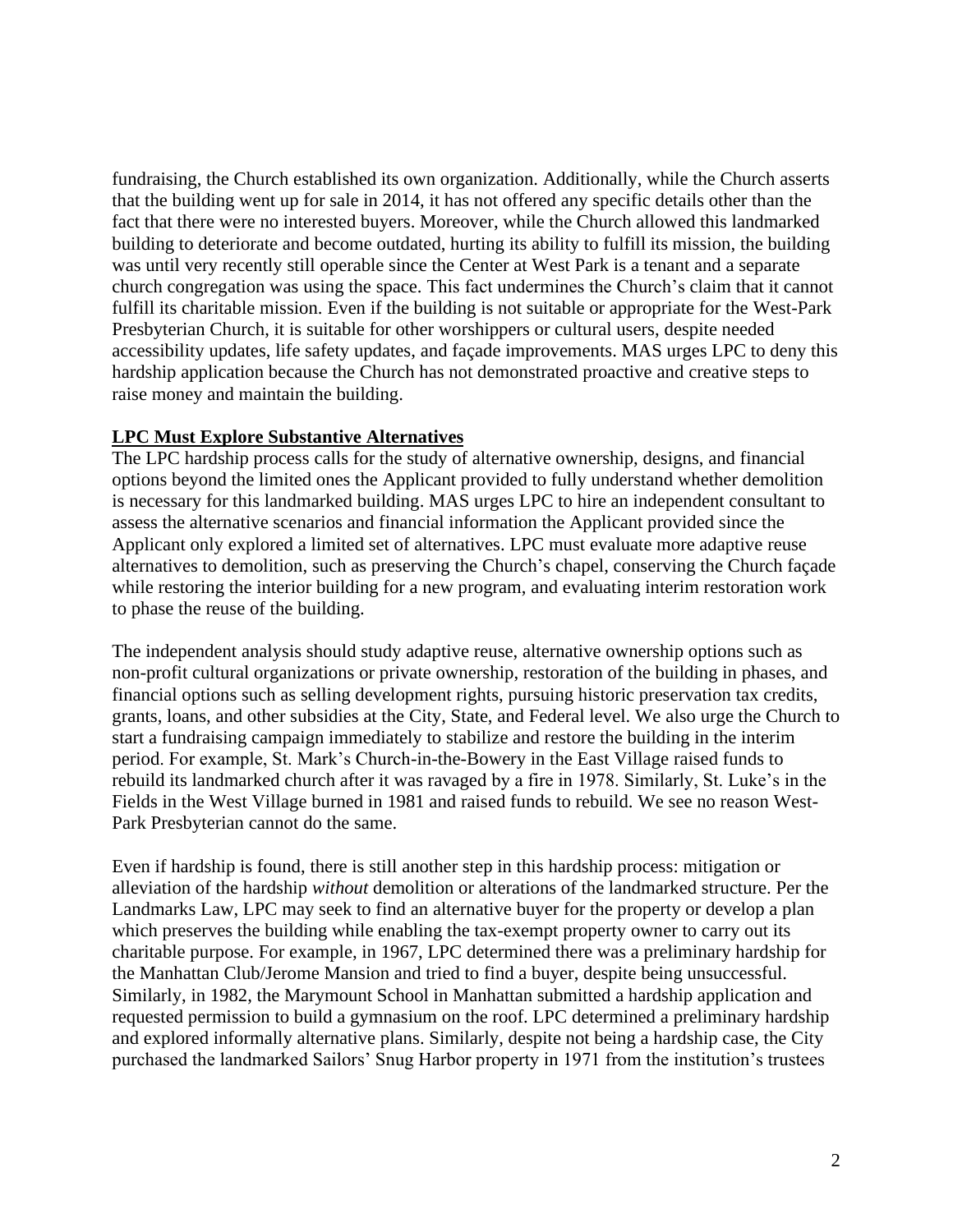to prevent the historic Greek Revival buildings from being torn down. Since then, the City has owned the property while the Snug Harbor Cultural Center and Botanical Garden has maintained and operated the property as a successful public/private institutional partnership. We urge the Applicant and LPC to explore creative alternatives to avoid demolition of the West-Park Presbyterian Church.

In sum, the lack of creativity on the part of the Church puts this landmarked building and many other landmarked properties, especially houses of worship, at risk. LPC must explore alternatives to demolition.

## **LPC Must Recognize the Citywide Precedent of this Hardship Application**

Hardship applications are not common, nor should they be. However, MAS recognizes the importance of the hardship provision in the Landmarks Law from a constitutional perspective. At the same time, the issue of dwindling congregants for individual congregations is becoming more common across the City for houses of worship, and, consequently, raises policy issues the City must address. While MAS recognizes the need for tax-exempt properties to fulfill their charitable mission, as the programming needs within these spaces shift to respond to fewer worshipers, more support from the City is needed to bring new activity and use to support the congregation, the historic resources, and the broader community. MAS urges the City to take steps to identify more funding opportunities for sacred institutions and develop creative policy solutions, such as expanding the radius of TDRs for individually landmarked religious properties, as used in the Theater District and the 2017 East Midtown rezoning.

Granting this hardship application would set a citywide precedent for hundreds of individually landmarked religious buildings. The West-Park Presbyterian Church is situated in one of the best locations in the City to find both alternative uses that could lift the financial burdens as well as command high return for adaptive reuse. We are confident that LPC will find the financial and alternative analysis wanting.

#### **Further Questions and Comments for the Applicant**

On June 9, 2022, the West Park Administrative Commission presented their application to MAS's Preservation Committee, whose members include preservationists, advocates, architects, designers, and planners. Throughout MAS staff review of the application and discussion with the Committee, several key questions and comments emerged that would assist LPC in its assessment of this application.

#### **Financial Analysis**

- Why did the Applicant not pursue Federal or State tax credits?
- The Applicant asserts that the elimination of the 421-a tax incentive program changes the financial assessment. This assertion must be explained.